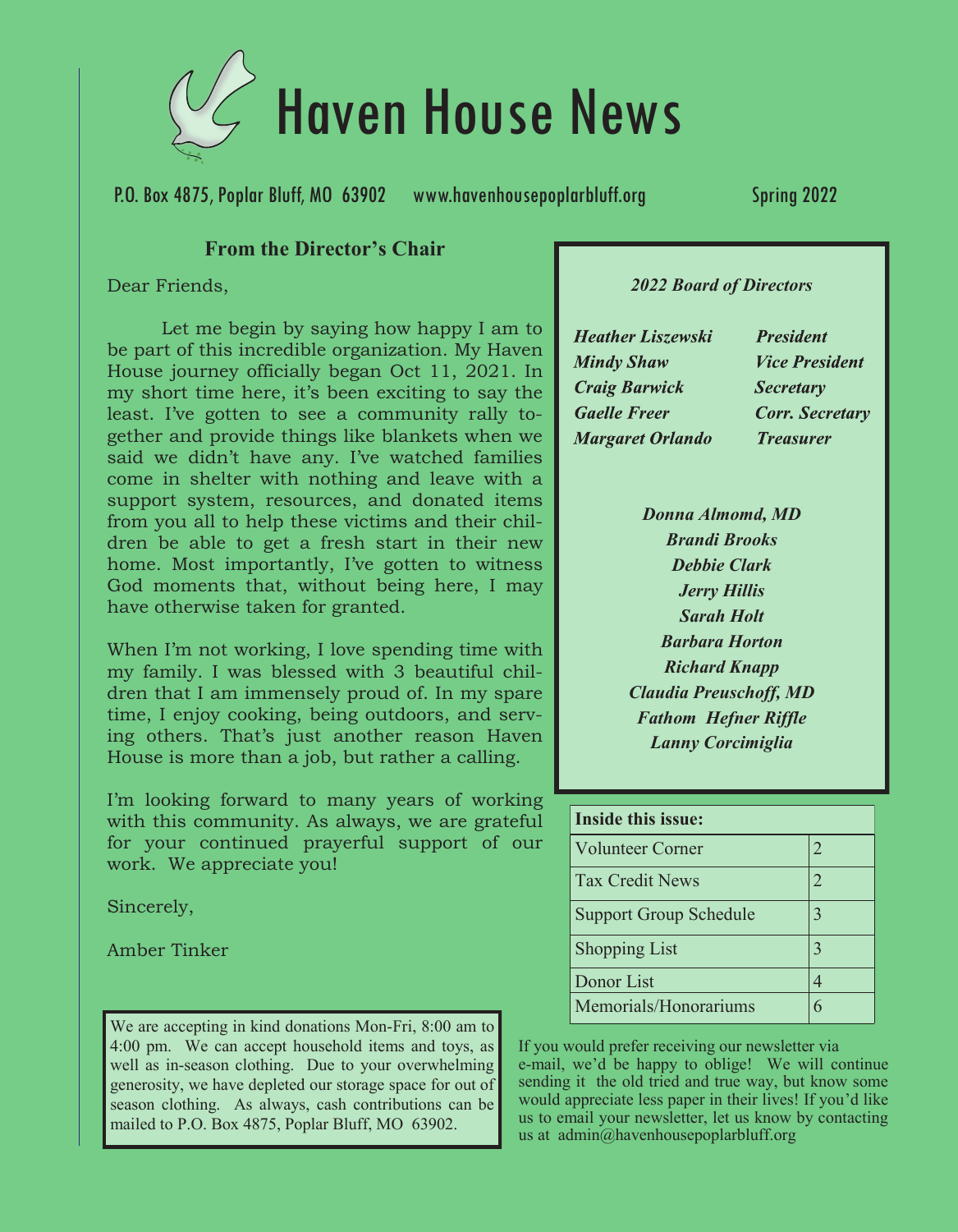### Volunteer Corner

Haven House might just have the best group of volunteers there is, and we could not be more appreciative of everything they do. From answering phones, cooking lunch, keeping up with sorting donations and writing thank-you notes, to leading residents in groups related to all types of valuable life skills, they fill the void with all the compassion and dedication needed to assist us in our efforts to made life better for those we serve.

In addition to our regular volunteers, we also have certain groups doing special projects around the shelter. Just recently, 12 volunteers from Bluff Church came to clean and re -mulch our children's playground and do some painting and cleaning up around the shelter. And every month a member of 7th Day Adventist Church shows up at the door with a birthday cake for residents celebrating during that month, and employees of Vanity Salon come by to give free haircuts.

We recently had our annual Volunteer Appreciation Luncheon. It was well attended and enjoyed by all. Check out our Facebook page for pictures and articles about our great volunteer staff.

If being a Haven House volunteer is something you think you might enjoy, please call us at 573-686-4873.

### **Tax Credit News**

Beginning July 1, 2022 tax credits for monetary donations to Haven House will increase from 50% to 70%. This means if you make a monetary donation to Haven House of \$100.00 or more during the year, you will receive 50% of anything donated from January to June and 70% of anything donated from July to December back as a credit on your 2022 Missouri Income Tax Return. From July 1, 2022 forward, all donations will fall under the 70% rule. All you do is make the donation, and we will take care of all the paperwork. If anyone has any questions about tax credits, just call the shelter at 573-686-4873 and ask for Jane or Amber.

### **In 2021, Haven House Staff:**

- answered 802 calls on the 24 hour hotline.
- served 207 women and children in the shelter.
- provided 4306 bed nights of emergency shelter.
- Served 12,918 meals
- served 951 clients through our outreach program
- facilitated 256 support group meetings.
- served 1386 victims in the civil court advocacy program.
- Facilitated 84 groups in the batterers intervention program.

With operations being conducted having Covid protocols in place, our Outreach Services greatly expanded.

# What's Been Happening

Since you last heard from us, we have been very busy here at Haven House. Below are just some of the exciting things that have happened in the past 6 months:

- During Christmas 2021, we were able to help 27 current and former residents with Christmas gifts for them and their children
- Our employees rang bells at WalMart for the Salvation Army during the month of December
- Our employees had a great time passing out Snowman Soup (hot chocolate with marshmallows) at Santa Land
- We have renovated 4 of the shelter bedrooms, as well as the dining area, sitting area, family room and kitchen with replacement of ceilings, new lighting and fresh paint.
- Our staff was able to serve a Sunday meal for the homeless at the Bread Shed here in Poplar Bluff.
- We recently participated in the Outreach Day held at the Butler County Health Department
- Hasn't happened yet, but be looking for the announcement of our 2022 Haven House Trail Ride coming soon!!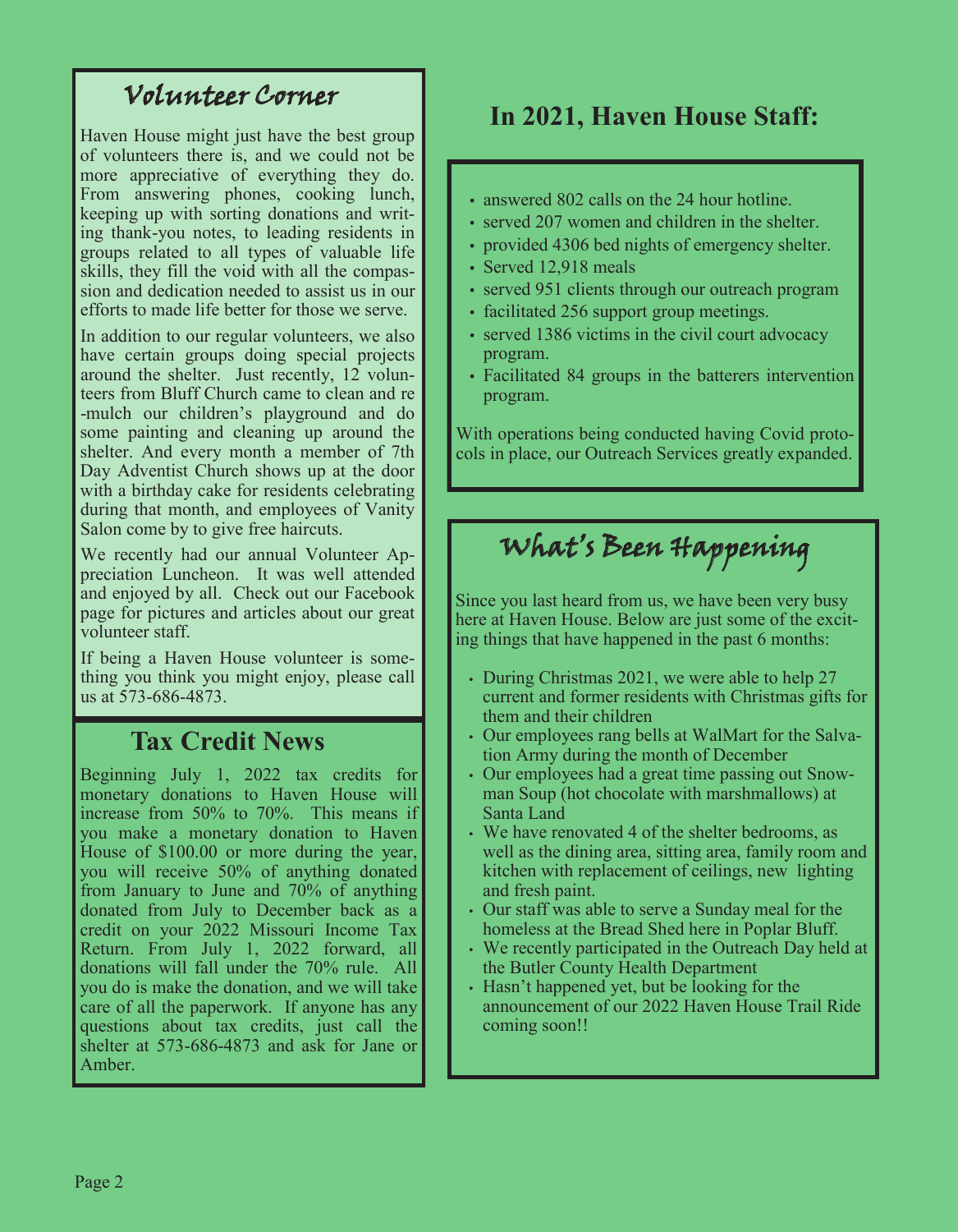# **Employee in the Spotlight**



## Shopping List

- Coffee
- Sugar
- Coffee creamer
- Trash bags
- Ziploc bags (gallon)
- Shampoo/Conditioner
- Hair brushes
- Pine-sol
- Towels
- Fresh Vegetables

You can also visit our Facebook page at Haven House, Inc. for our Amazon Wish List of current needs

### **Arby's Foundation Grant**

Haven House was recently awarded a \$5000 grant from the Arby's Foundation to purchase new mattress for all beds in our shelter We are so grateful for the award. We had not purchased new mattresses for several years, so in addition to renovations, we can also fill this need.

Please visit us at: **www.havenhousepoplarbluff.org** for all the latest services and news!

#### Although we usually highlight a certain employee in this section, we want to take the opportunity to mention all of our current active Haven House Volunteers by name, and thank them for all they do to help us run the shelter both efficiently and effectively.

Sarah Clark Emily LeMaster Marilyn Martin Jean Cross Susie Bogan Angi Poole Cassie Rideout Abby Hanner Allen Pullett Erin Fadule Misty Tibbs Vanity Salon Employees 7th Day Adventist Church—Personal Ministry

Thank you for all you do!! Haven House Staff & Board of Directors

### **Daily Support Group Schedule**

- Mon. 10am: Women's Health and Self-Esteem Group
- Tues. 9 am: Substance Abuse/Domestic Violence Group
- Tues. 10am: Group for Survivors With Young Children 6pm: Spiritual Healing
- Wed. 10am: Domestic Violence Survivors Group
- Thurs. 10am: Strengthening Life Skills
- Fri. 10am: Peer Support Group for Sexual Assault Survivors

Groups are facilitated by Haven House staff members and community volunteers. Anyone who has survived domestic or sexual abuse is welcome to participate at no charge. Please call in advance as groups do change based on staff and volunteer availability.

#### *Mission Statement:*

To end rape and abuse in Southeast Missouri through shelter, support, advocacy and education.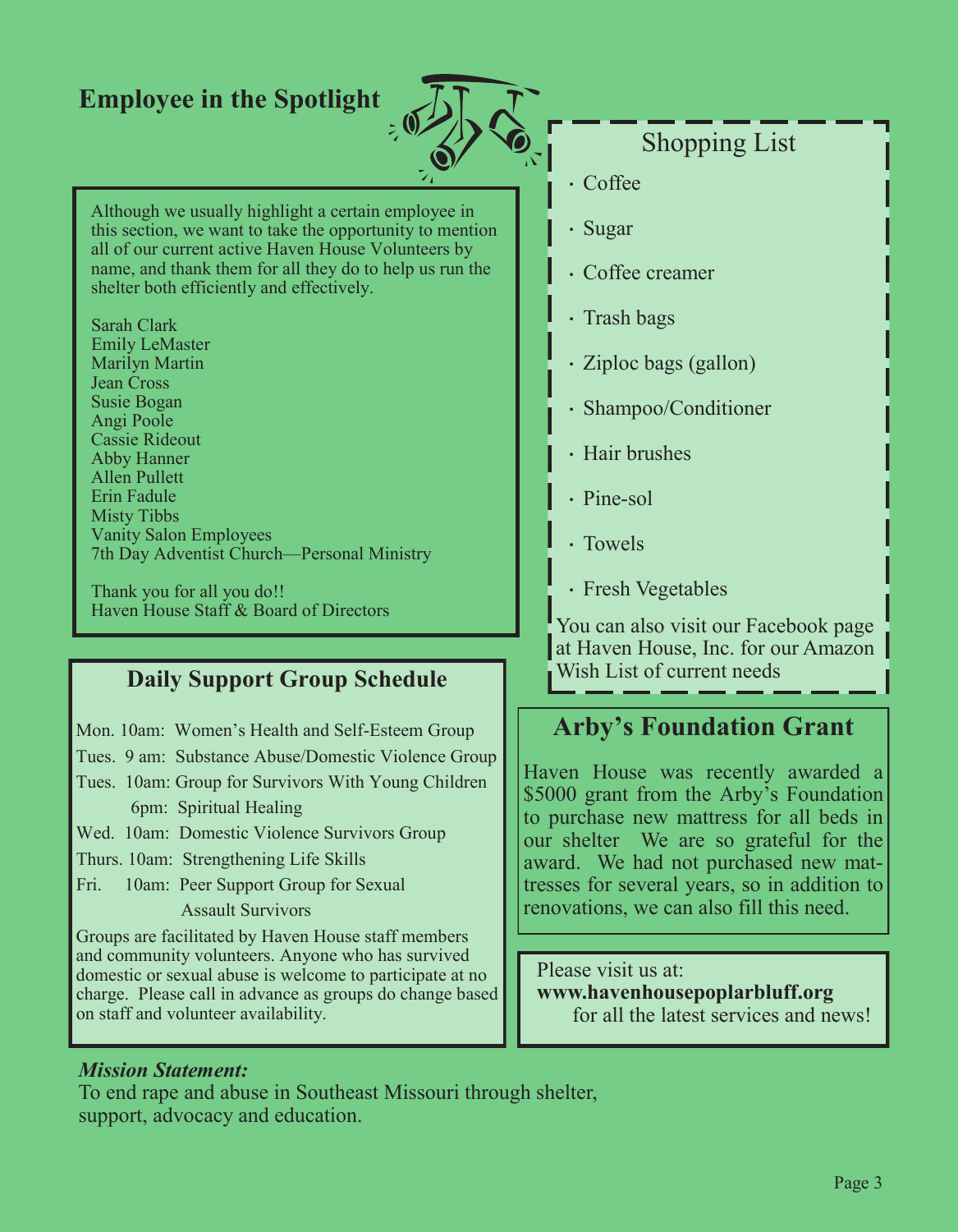**Thank you……..to the following individuals and organizations for their financial and in-kind donations August 2021 thru February 2022**

#### **A**

Ahrent, Mr. Louis Albers, Ms. Martha Allen, Mr. & Mrs. Clark Allen, Mr. & Mrs. Henry Allen, Ms. Jodi Allen, Ms. Marlena Allen, Ms. Stacy Allison, Mr. & Mrs. Rick Almond, Dr. Donna American Tool & Plastic **Americorps** Anderson, Ms. Margaret Arviso, Ms. Gloria Aubachon, Mr. Ray Austin, Ms. Tina **B** BCRC B & W Appliance Baker, Ms. Jeri Banks: • Bank of Missouri • Ozark Federal Credit Union

- Peoples Community
- Southern Bank
- U S Bank

Barwick, Mr. & Mrs. Craig Bass, Mr. & Mrs. Charles Becker, Ms. Stephanie Bellamy, Ms. Jamie Bennett, Ms. Rachelle Berry, Ms. Lynette Bevill, Mr. & Mrs. Curtis Biri, Ms. Donna Bishop, Ms. Lisa Bishop, Ms. Mandy Blackburn, Mr. Matt Blackman, Mr. Charlie Blaich, Ms. Elizabeth Blasingain, Ms. Taylor Blasingame, Ms. Dana Bluff City Eagles Bluff Town Cravings Blume, Mr. Matt Boeving, Ms. Donna Bohnert, Ms. Jennifer Bowling, Ms. Kristi Bowser, Ms. Kelly Boyd, Mr. Shawn Boyers, Ms. Patty Brannum, Ms. Kristy Bread Shed Breckenridge, Ms. Laura

Brehmer, Ms. Marilyn Brookerson, Ms. Jenni Brooks, Mr. & Mrs. Allen Brown, Ms. Angela Brown-Dortch, Ms. Cathy Brown, Ms. Janet Browning, Mr. & Mrs. Greg Browning, Ms. Michelle Buffalo Wild Wings Brehl, Ms. Jennifer Brumitt, Mr. & Mrs. Tim Bryant, Mr. & Mrs. J.C. Buck, Ms. Kaitlyn Buffington Brothers Burgess, Ms. Linda Burkeen, Ms. Jasmine Burkeen, Ms. Mary Bussel, Mr. Deloris Butler County Title Company **C** Caldwell, Dr. & Mrs Michael Camden, Mr. & Mrs. Daniel Camp, Ms. Becky Campbell, Ms. Kay Cantrell, Ms. Christine Carman, Mr. & Mrs. Greg Caputo, Mr. & Mrs. Bill Car Mart Carda Health & Wellness Carr, Ms. Ashley Cassidy, Ms. Melody Cayne, Ms. Joslyn Chamblin, Ms. Whitney Childress, Ms. Lori Childs, Mr. & Mrs. Robert Chkautovich, Ms. Val Choudhary, Dr. & Mrs. S.K. Christian Automotive Chung, Dr. & Mrs. T.D. Churches:

- Baptist Pre-School
- Corner Gospel Fellowship
- Douglas SS Class
- Faith Community of Dudley
- Faith Shalom Assembly
- Fellowship GBaptist
- First Baptist
- First General Baptist
- First Liberty Missionary GB
- House of Prayer
- Kerns Chapel
- Living Word Baptist
- Memorial Baptist
- New Bethel GBaptist
- New Life Christian
- 7th Day Adventist
- Sunday School Philos

• Trinity Southern Baptist • Twin Rivers GBaptist • Westside Church of God Clark, Mr. & Mrs. Ben Clark, Mr. Johnny Clark, Ms. Laura Clark, Ms. Sarah Clayman, Ms. Amanda Coffman & Company Coleman, Ms. Patty Coleman, Ms. Rachel Conner, Ms. Yesenia Coons, Mr. Michael Coppertop Foot & Ankle Cottonwood Sports & Event Center Courter-Davis, Ms. Myrla Cozard, Ms. Lisa Crabb & Company Craig, Ms. Charlotte Cresey, Ms. Ann Crews, Ms. Riley Crowe, Mr. Brian Cunningham, Ms. Keira Cuss, Ms. Patricia **D** Davis, Ms. Carol deJong, Mr. Dennis Dennis, Ms. Vicki Dental Arts Group Divine Family Eye Care Dollar General Dollins, Ms. Hariett Doniphan Helping Hands Dorris, Ms. Regina Dowdy, Ms. Michelle Downing, Mr. Buzz Downing, Ms. Jessica Dragon, Ms. Haylee Duncan, Ms. Kim Dunken, Ms. Wilma Dye, Drs Dean & Martha **E** Eastern Star Chapter Edwards, Ms. Kaitlyn Elks Lodge #2452 Emery, Mr. Dewayne England, Ms. Barbara Envy Boutique **F** Fain, Mr. Dennis Family Counseling Center Farmer, Mr. & Mrs. Joe Fears, Ms. Jenny First Choice Insurance Fishin' Pig Fitch Hillis Funeral Home Freer, Ms. Gaelle Funke, Mr. & Mrs. Matt **G**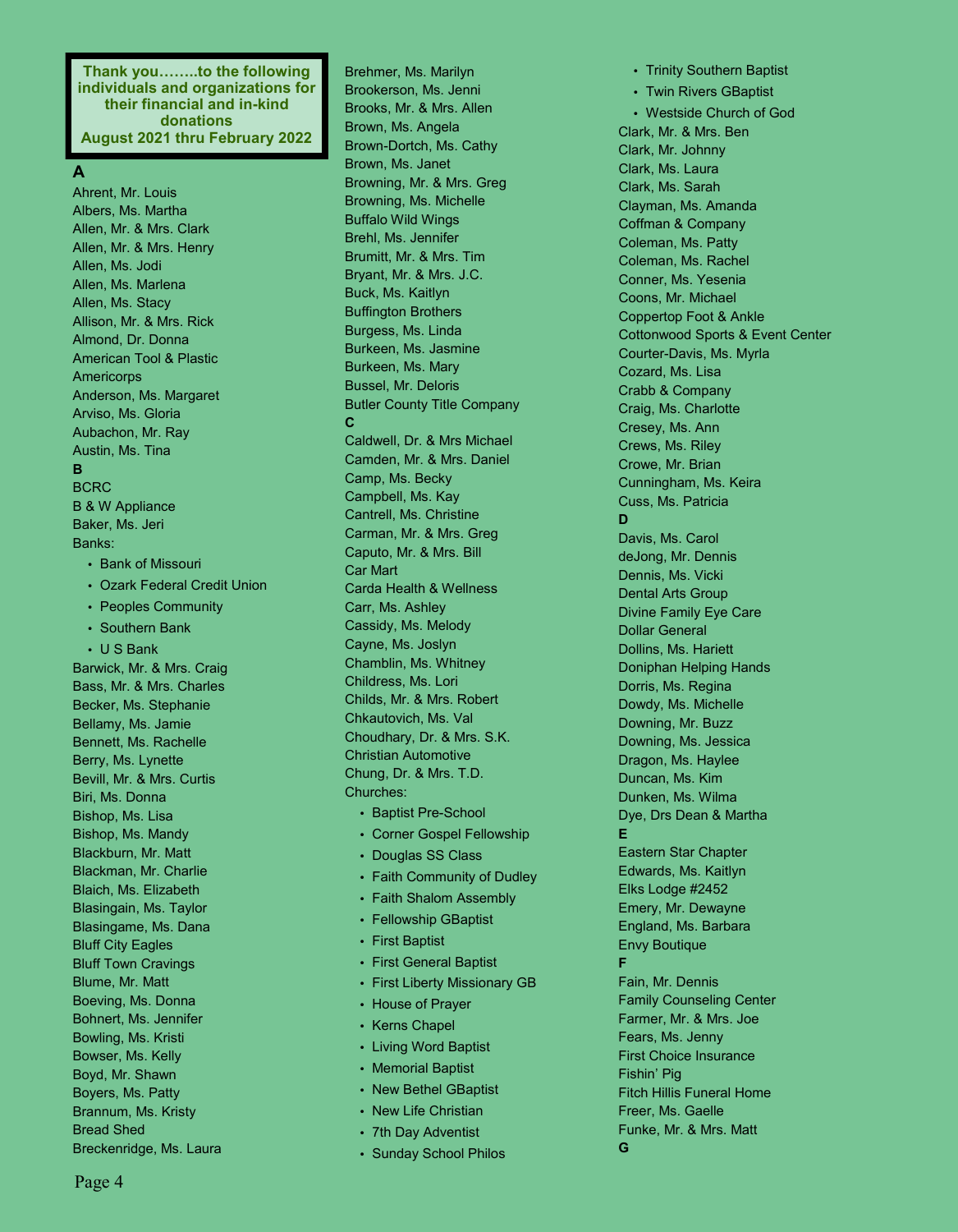**Gates Corporation** Gavin, Ms. Amy G e d des , M s. E mil y Gibbs, Mr. Jason Gillian, Ms. Elizabeth Githens, Mr. & Mrs. Jay Gleason, Ms. Rachel Goad, Mr. Rick Goff, Mr. Mike Gore, Ms. Sherry Gorman, Ms. Gleta Gott, Ms. Carmon Gregory Family Groerich, Ms. Kathy Grayson, Mr. & Mrs. Fred Grogan, Ms. Brooke Gross, Ms. Michelle **H** Haffy's Sports Bar & Grill Joh n H all L u mber C o m pan y Hall, Ms. Sabra Harris, Ms. Charlotte Harrocks, Ms. Norma Harris, Ms. Katelyn Henley, Ms. Paris Hicks Animal Hospital Hicks, Ms. Sarah Hill, Ms. Katrina Hill, Mr. Todd Hillis, Mr. & Mrs. Larry Larry Hillis Chrysler Hillis, Mr. Jerry Hogg, Ms. Karen Hollida Insurance Holley, Mr. & Mrs. Evan Horton, Ms. Barbara Huck, Mr. & Mrs. James Huck, Ms. Renee Hughes, Mr. & Mrs. Mikel Hutchens, Mr. Davie **J**Jackson, Mr. & Mrs. Steve Jarboe, Mr. & Mrs. George J e n ' s D ine r Jiles, Ms. Paulett Johnson, Ms. Monica Jones, Ms. Brandi Jones, Ms Chris Jones, Mr. Howard Jones, Mr. & Mrs. Jeffrey **K**Kajac's Contractors Keifer, Ms. Jennie Kelly, Mr. & Mrs. David Kennedy, Mr. & Mrs. Denver Kennedy, Ms. Sherry K e y Drug s King, Ms. Brandi King, Trich

Kirkley, Ms. Kathy KKR Investments Kramer, Mr. Tyler Kroger Employees **L** Lambert, Ms. Stephanie Lankford, Mr. & Mrs. Glen Laseter, Ms. Donna Lawson, Dr. & Mrs. Charles Lawson, Ms. Susan Lawson, Mr. & Mrs. Tom Legrand, Ms. Marsha Leist, Ms. Tammy Libla, Mr. & Mrs. Doug Liszewski, Ms. Heather Logan, Ms. Sarah Long Dr. & Mrs. Jerry Lourance, Ms. Betsy Lourwood, Dr. & Mrs. David Luna, Mr. Cameron Lyons, Mr. & Mrs. Dennis Lyscas, Ms. Ashley **M**Macdonald, Mr. & Mrs. Brian Magee Farm Equipment Margrabe, Mr. & Mrs. Aaron Markovich, Ms. Alicia Martin, Ms. Marilyn Masonic Lodge Maverick Glass McCauley, Ms. Caitlyn McGrill, Ms. Kathlene McKinley, Ms. Holly McLane-Li, Ms. Janet McLane, Mr. & Mrs. Joseph McLane, Ms. Mary McVey Properties McWilliams, Mr. & Mrs. Paul Meadors, Mr. Michael The Medicine Shoppe Menards Melton, Ms. Barbara Meyers. Ms. Cecelia Meyers, Ms. Keisey Miller, Mr. Christopher Miller, Ms. Jenny Minton, Mr. Bradley Montgomery, Ms. Cassy Moore, Ms. Mandy Moore, Ms. Ronnica Morey, Ms. Hannah Morgan, Mr. Lynn Morse-Harwell-Jiles Morrow, Mr. Tyler Mr. Appliance Munch, Dr. Dorothy Muniz, Mr. & Mrs. Ed Murphy, Ms. Beth Murphy, Ms. Christy

Murphy, Mr. & Mrs. Jerry **N**Nagy, Dr. & Mrs. Stephen Newman Amusement Newman, Rev, Nathan Nicholson, Mr. & Mrs. Jimmy Niskey, Dr. Jayne Norden, Ms. Robin **O**Odden, Ms. Linda Opioid Awareness Event Orlando, Ms. Margaret Ortin, Ms. LaDonne Ozark Border Electric **P**Payne, Ms. Angela Peacock, Ms. Amber PB Chamber of Commerce PB Farm Equipment PBHS Student Council PB Parks & Recreation Pellett, Ms. Jennifer Pelton, Ms. Barbara Pendleton, Ms. Tenille Peters, Ms. Patty Phillips, Ms. Darby Phyfer, Ms. Laveta Pierce, Ms. Angie Piland, Dr. & Mrs. Donald Poole, Ms. Angela Porter, Mr. Bob Preuschoff, Dr. Claudia Pretz, Ms. Pam Price, Dr. & Mrs. Mike Pritchett, Mr. & Mrs. Mike **R** Rainey, Ms. Mary Redmon, Mr. Ethan Reese, Mr. & Mrs. Jimmy Reece, Ms. Kellie Reid, Ms. Colleen Reed, Ms. Tina Lisa Reynolds Insurance Rhodes, Ms. Vanna Riffle, Dr. & Mrs. Matt Robertson, Inc. Robertson, Ms. Lisa Robinson, Ms. Amanda Romine, Ms. Tilsa Rose, Ms. Ashley Rose, Ms. Elizabeth Rosmann, Mr. John J P Ross Cotton Company Rowland, Mr. & Mrs. David Rushin Chiropractic **S**Glen Sain Chevrolet Sandlin, Ms. Shayla Sartin, Ms. Fallon